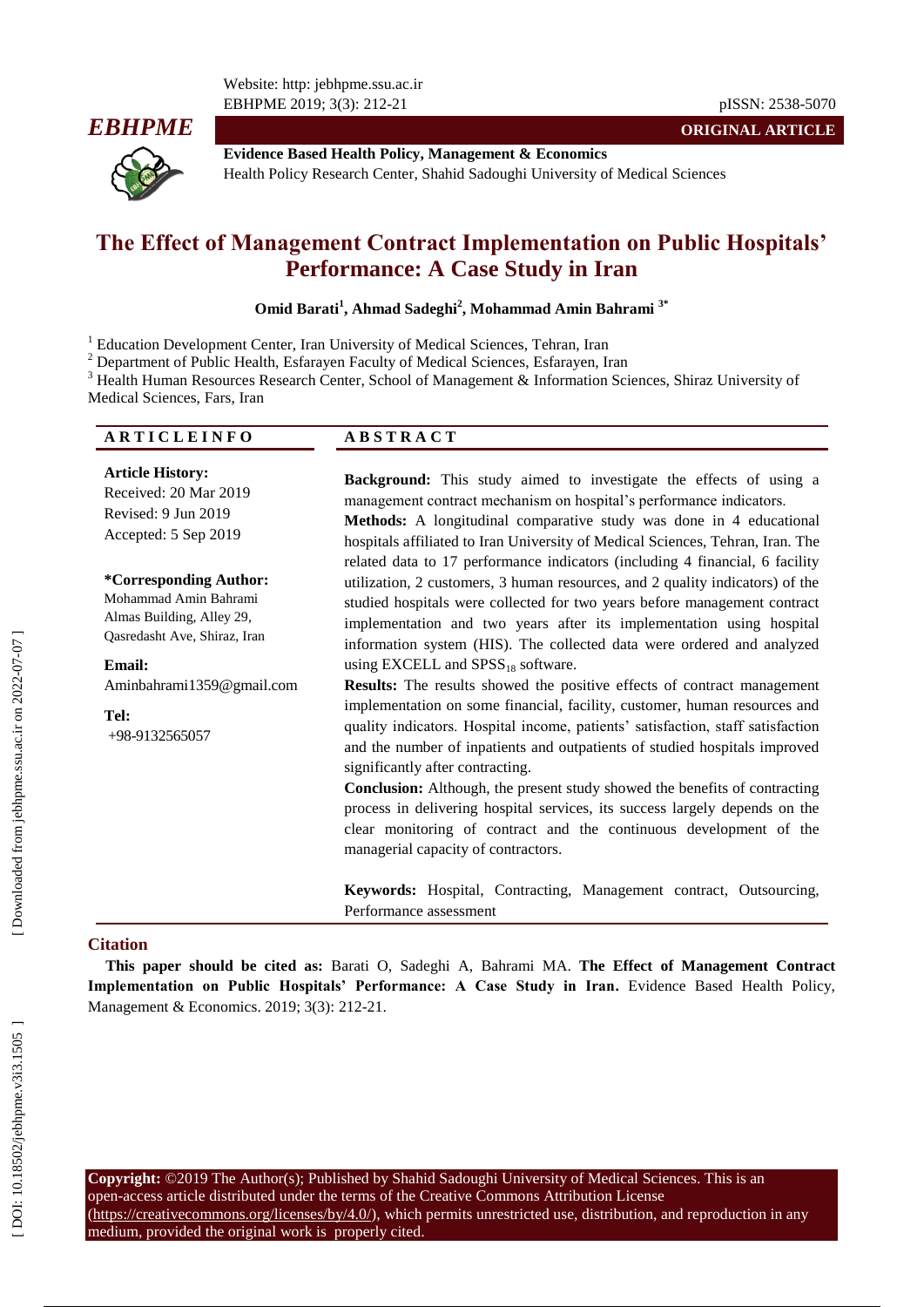

#### **Introduction**

The hospital industry is one of the most expensive parts of countries' economic. expensive parts of countries' economic. Hospital services have been identified as the basic necessities of any society due to the nature of their activities dealing with life and human health. Therefore, the effective and efficient practice of hospitals has always been requested from public side and health authorities (1).

The performance of public hospitals as the main part which delivers the hospital services in most countries is criticized in terms of type and level of provided services and the way they are produced (2). The low efficiency and productivity of many governmental hospitals, poor quality of provided services and the cost pressure of health sector have questioned the main assumption that healthcare organization, especially hospitals should be managed by the government (3 - 6). For governments that seek to find a solution for this problem, partnership with private sector in providing hospital services can be a viable solution that is expected to reduce the costs and improve the efficiency and service quality (7).

Therefore, today, the transfer of health services procurement from the public to nonpublic sectors through the mechanisms such as contracting has attracted much attention in most countries and has been used in activities ranging from providing primary health services in rural and urban areas to delivering hospital services and managing hospitals. Although, the contracting approach was introduced in the industrial sector at first, today many countries use it as a cost -effective approach in the health sector (8). Contracting is when an entity known as purchaser provides resources for another entity which is known as contractor to provide specified services over a defined period of time in a specified location (9). A diversity of contracting methods can be used for hospital services including clinical/ -clinical contracting/outsourcing, management contract, monopoly contract, leases agreement, DBFO (Design, Build, Finance, Operate), DBFLO

(Design, Build, Finance, Leases, Operate), PFI (Private Finance Initiative) and privatization. Management contract that isa method of contracting, is defined as an arrangement under which operational management of activities of an entity (purchaser or principal) is vested by contract to another entity (management contractor) who performs the managerial functions in return for a fee. It can involve a wide range of operations such as personnel management, technical operation of production and so on. The process of management contract provides the ability for two parties of contract to meet their intended needs and requirements. This process involves the planning of contract, negotiation between purchaser and contractor, development of contract and monitoring and evaluation of contractor performance (6,10).

Under a management contract , the contracting entity has complete responsibility for service delivery including the conduct of human resource management functions such as hiring and procurement of drugs and supplies. Therefore , the main purpose of contract management is enabling the effective management of healthcare settings (11). Nowadays contracting is a common method of health services delivery in some developed countries such as US, Finland, Canada, Netherland , and the United Kingdom. Also, it has become a common approach in middle income countries, particularly in Latin America, Caribbean , and central Europe. It has been a common reformatory policy in Latin America countries in recent decades. In other developing countries such as Iran, contracting attracts increasing attention of health policymakers as an appropriate method of health care providing (12).

The results of existing studies from countries such as the united kingdom and India show that management contract implementation has a positive impact on hospitals' revenue, services quality, patients and staff satisfaction, improving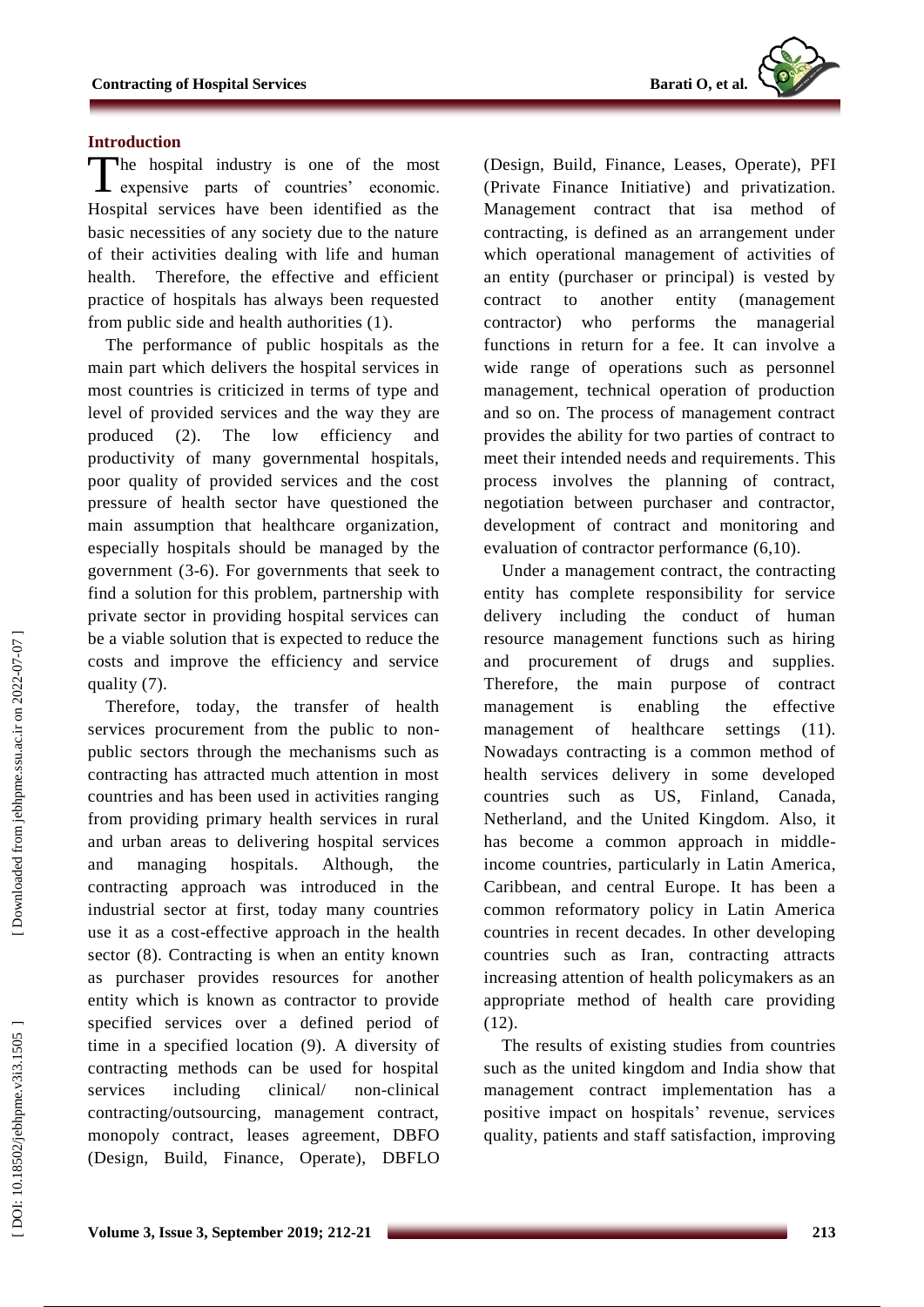

access to care and raising efficiency and effectiveness (13 -15).

In Iran, many efforts were made for the outsourcing of public services in the past 2 decades as reflected in the country state documents such as 20-year vision document (Iran 1404) which has been adopted as the comprehensive strategy of development. In these documents, in order to enable the continuation of privatization, development of private sector and improving public -private participation, the government has been allowed to use all possible ways such as contracting methods for private and non -public sectors participation in providing public services such as health care (16). Therefore, in past years some governmental hospitals have tried to increase the non -public sector participation in providing hospital services through the implementation of contracting methods such as management contract s . Following contracting methods has become a common strategy of the countries to advance service delivery in challenging situation of healthcare settings especially financial constraints. It is assumed that these kinds of public -private partnerships can improve health settings' performance. This study aimed to evaluate the impact of using this mechanism on some performance indicators in hospitals affiliated to Iran University of Medical Sciences.

### **Materials and Methods**

This retrospective longitudinal comparative study was done in four hospitals affiliated to Iran University of Medical Sciences which had implemented the management contract mechanism for providing offered services. The study was approved by the institutional board of Iran University of Medical Sciences, Tehran, Iran. The data wasgathered and analyzed on 17 performance indicators of 5 main performance domains i.e. financial (4 indicators including total revenue, compensation costs, good and services purchasing costs and staff allowances), facility utilization (6 indicators including annually out -patients number, annually in -

patients number, bed occupancy rate, total number of active beds, bed turnover and average length of stay), customer (2 indicators including emergency patients' waiting time in minutes and satisfaction), human resources (3 indicators including total number of staff, the ratio of treatment staff to active beds number and employees' satisfaction) and services quality (2 indicators including nosocomial infections ration and net mortality percentage). Due to the retrospective nature of study researchers had to use the available data from the studied hospitals. Then, performance domains and their indicators were selected for study based on a literature review, the revising of the existent information of outsourcing committee of hospital and a focus group with some healthcare experts. For this, at first a literature review was done to detect the suitable set of performance assessment for hospital. In this step, Pubmed, Google Scholar, Science Direct, Magiran and SID were searched using free key words including performance assessment, performance evaluation, performance appraisal, performance monitoring in combination with hospital and indicator, index, domain or criterion. Also, the Persian equivalents of the mentioned keywords were searched. This review resulted in the identification of 64 performance assessment indicators for public hospitals. Then the accessibility of related data to identified indicators trough HIS of the selected hospitals was checked by researchers and unavailable indicators were removed. Then, in a focus group with participation of researchers and 12 senior and junior managers of studied hospitals the final list of indicators was selected. Then,these indicators were categorized into 5 main categories named performance domains. All data related to mentioned performance indicators were gathered for two years before management contract implementation and two years after its implementation using hospital information system (HIS) and a designated form for this purpose.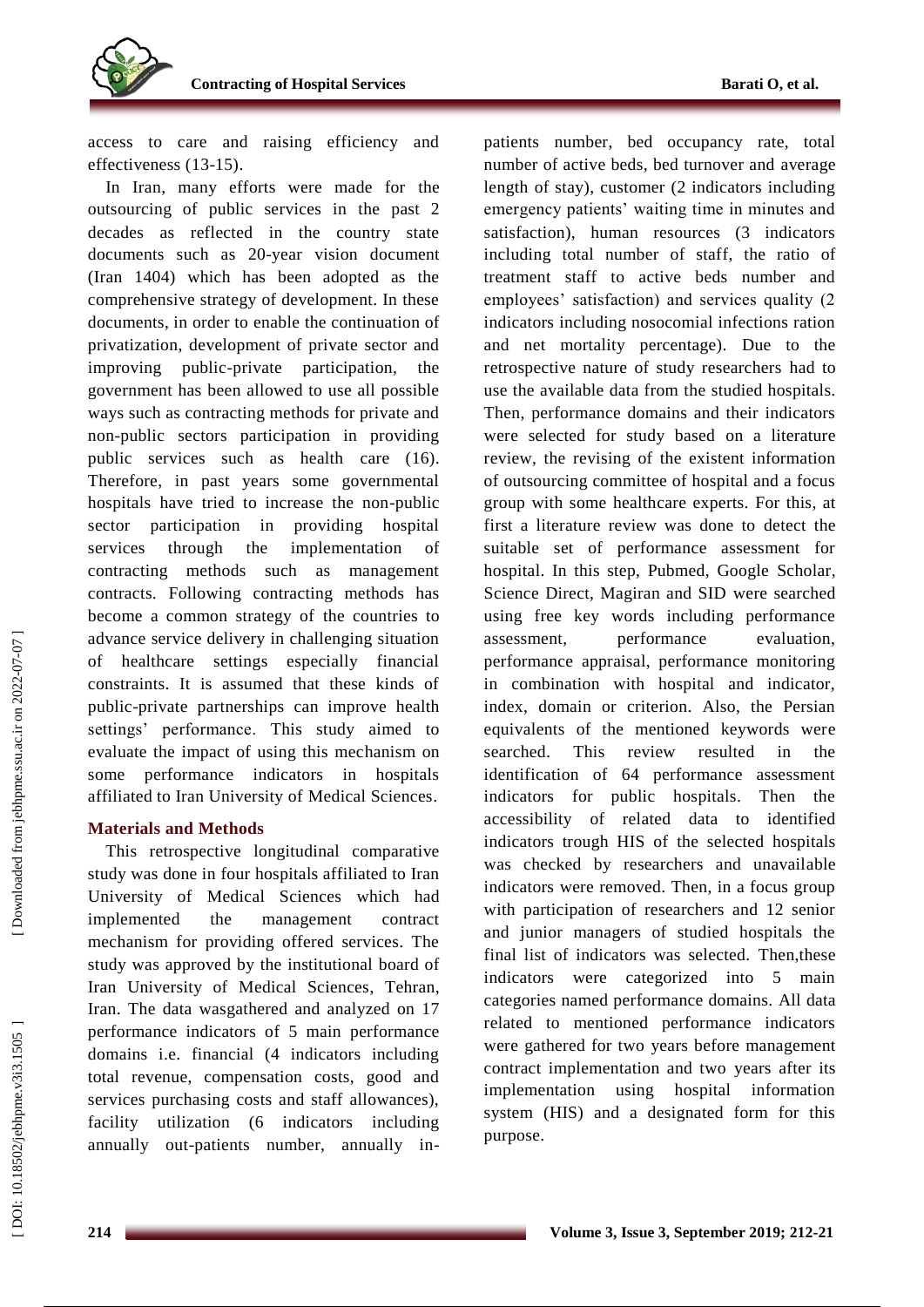The collected data were classified using EXCELL software. Also,  $SPSS_{18}$  software was used for the calculation and comparing the indicators before and after the management contract implementation. All the ethical considerations were considered based on ethical declarations.

## **Results**

In this study , some performance indicators of 4 hospitals were compared which had assigned the services of pharmacy, laundry,

housekeeping, utilities, laboratory , and radiology services to private sector trough management contract before and after contracting. Table1. shows the changes in performance indicators after using management contract mechanism .

As it is shown in Table1. Improvements have been made in the most analyzed performance indicators after contracting. The summary of these improvements in performance indicators are shown in Table 2: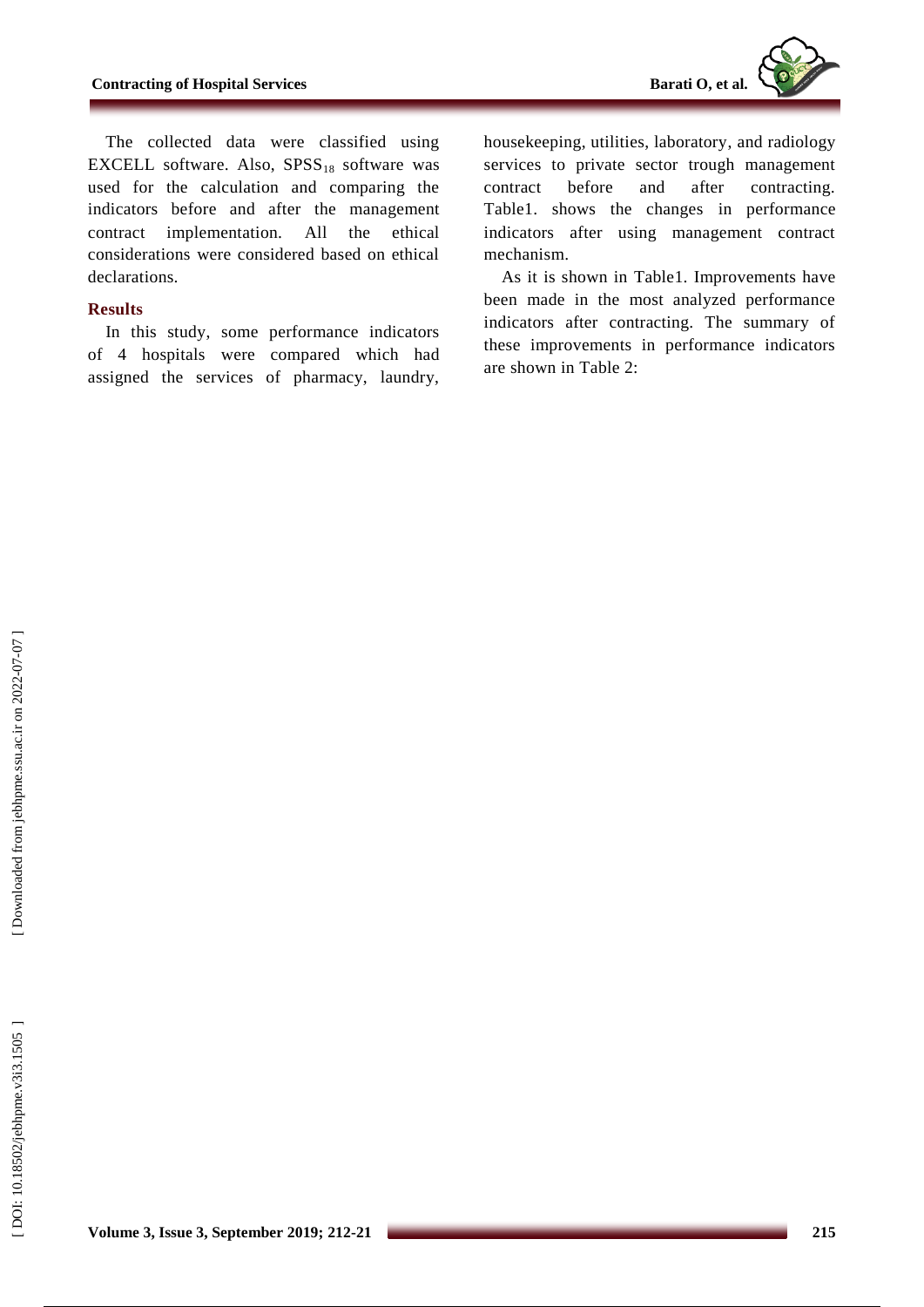|                    |                                                       | <b>Hospital A</b> |                |                         | <b>Hospital B</b> |        |                  | <b>Hospital C</b> |           |                         | <b>Hospital D</b> |           |                         |
|--------------------|-------------------------------------------------------|-------------------|----------------|-------------------------|-------------------|--------|------------------|-------------------|-----------|-------------------------|-------------------|-----------|-------------------------|
| Indicator          |                                                       | Pre               | Post           | <b>Variation</b><br>(%) | Pre               | Post   | Variation<br>(%) | Pre               | Post      | <b>Variation</b><br>(%) | Pre               | Post      | <b>Variation</b><br>(%) |
| Financial          | Revenue                                               | 5800              | 14500          | 150                     | 34422             | 51662  | 50.08            | 30824             | 56406     | 83                      | 5178              | 7157      | 38.21                   |
|                    | Compensation costs                                    | 1725              | 1711           | $-0.81$                 | 16670             | 18860  | 13.13            | 25715             | 25961     | 0.95                    | 1830              | 2541      | 38.85                   |
|                    | Good and services purchasing costs                    | 2170              | 2906           | 33.91                   | 29477             | 37418  | 26.93            | 29671             | 52809     | 77.98                   | 9129              | 12680     | 38.89                   |
|                    | Staff allowances                                      | 282               | 280            | $-0.70$                 | 282               | 244    | $-13.47$         | 500               | 341       | $-31.8$                 | 424               | 590       | 39.15                   |
|                    | Number of out-patients (annual)                       | 48631             | 93773          | 92.82                   | 125943            | 171594 | 36.24            | 70185             | 86299     | 22.95                   | 64781             | 72398     | 11.75                   |
|                    | Number of inpatients (annual)                         | 2536              | 2817           | 11.08                   | 11696             | 13760  | 17.64            | 23768             | 26110     | 9.85                    | 30198             | 72398     | 139.74                  |
| Facility           | Bed occupancy rate                                    | 78.1              | 78.1           | $\overline{0}$          | 74                | 81     | 9.45             | 86                | 84        | $-2.32$                 | 23.5              | 38.8      | 65.10                   |
| utilization        | Total number of active beds                           | 0.63              | 0.63           | $\Omega$                | 0.56              | 0.56   | $\Omega$         | 0.58              | 0.70      | 20.68                   | <b>NA</b>         | <b>NA</b> | <b>NA</b>               |
|                    | Bed turnover                                          | 1.4               | 1.2            | $-14.28$                |                   | 9      | 28.57            | NA                | <b>NA</b> | <b>NA</b>               | $\overline{4}$    | 5         | 25                      |
|                    | The average length of stay                            | 5                 | $\overline{4}$ | $-20$                   | 3                 | 3      | $\Omega$         | 1.9               | 2         | 5.26                    | 1.8               | 1.7       | $-5.55$                 |
| Customer           | Emergency patients' waiting time<br>(minutes)         | $\tau$            | 5              | $-28.5$                 | $\overline{2}$    | 1.5    | $-25$            | 7                 | 2.6       | $-62.85$                | <b>NA</b>         | NA        | <b>NA</b>               |
|                    | Satisfaction (%)                                      | 91                | 93             | 2.19                    | 71                | 77     | 8.45             | 86.7              | 88        | 1.49                    | <b>NA</b>         | 86.8      | <b>NA</b>               |
| Human<br>resources | Total number of staff                                 | 63                | 70             | 11.11                   | 340               | 306    | $-10$            | 357               | 407       | 14                      | <b>NA</b>         | <b>NA</b> | NA                      |
|                    | The ratio of treatment staff to active<br>beds number | 0.44              | 0.44           | $\theta$                | 1.6               | 1.7    | 6.25             | 1.38              | 1.57      | 13.76                   | <b>NA</b>         | NA        | NA                      |
|                    | Employees' satisfaction                               | 72                | 80             | 11.11                   | 62                | 72     | 16.12            | NA                | NA        | <b>NA</b>               | <b>NA</b>         | 81.8      | NA                      |
| Service            | Nosocomial                                            | $\overline{0}$    | $\mathbf{0}$   | $\mathbf{0}$            | $\overline{2}$    | 1.5    | $-25$            | 0.04              | 0.025     | $-37.5$                 | NA                | <b>NA</b> | NA                      |
| quality            | Net mortality                                         | 0.06              | 0.04           | $-33.33$                | 0.05              | 0.04   | $-20$            | 1.5               | 1.6       | 6.66                    | <b>NA</b>         | 1.5       | <b>NA</b>               |

|  | Table 1. The changes in studied hospitals' performance indicators after contracting |  |  |  |  |  |  |
|--|-------------------------------------------------------------------------------------|--|--|--|--|--|--|
|--|-------------------------------------------------------------------------------------|--|--|--|--|--|--|

NA: Not Available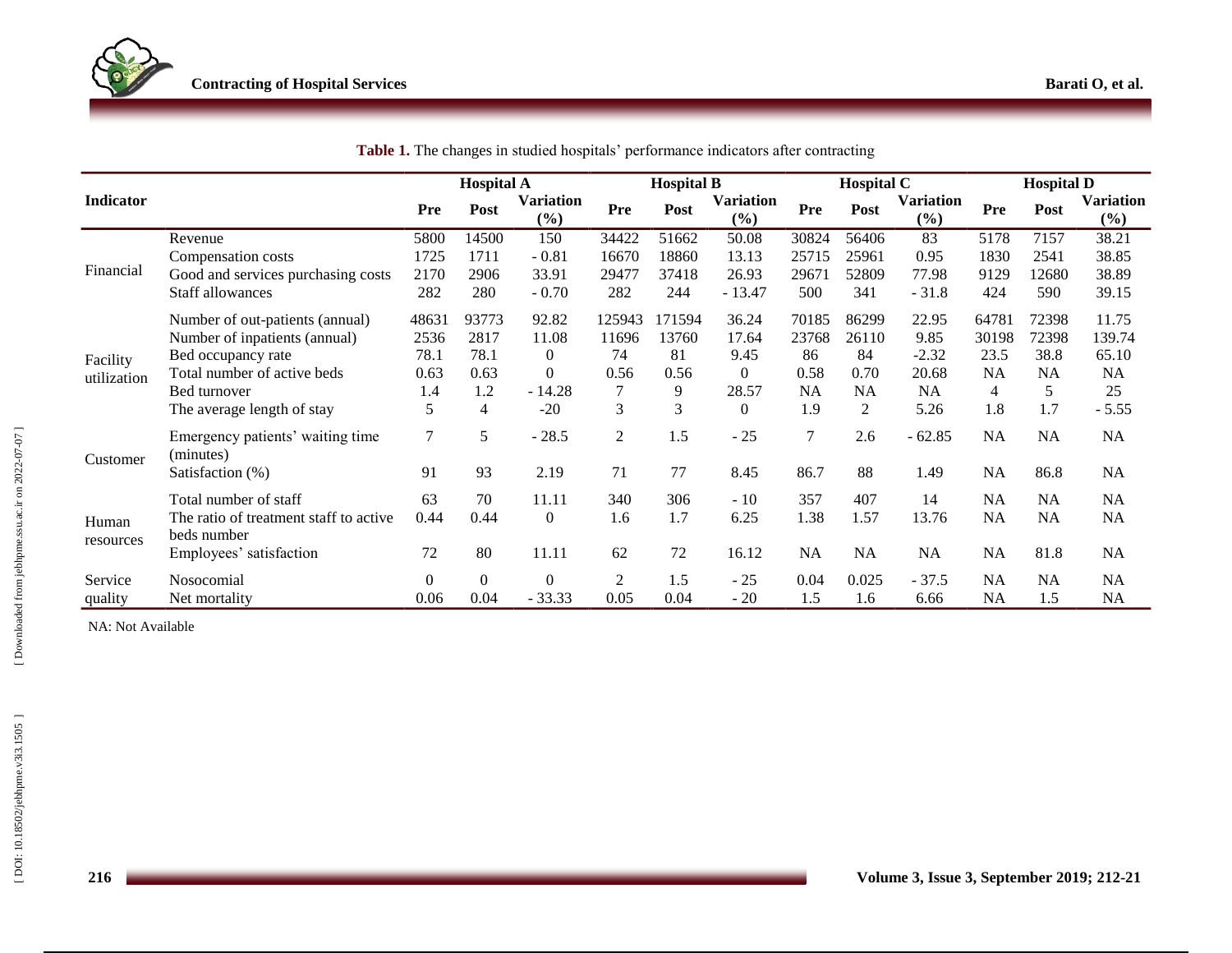| <b>Performance indicator</b>       | <b>Hospital A</b> | <b>Hospital B</b> | <b>Hospital C</b> | <b>Hospital D</b> |
|------------------------------------|-------------------|-------------------|-------------------|-------------------|
| Income                             |                   |                   |                   |                   |
| Compensation costs                 |                   |                   |                   |                   |
| Good and services purchasing costs |                   |                   |                   |                   |
| Staff allowances                   |                   |                   |                   |                   |
| Number of outpatients              |                   |                   |                   |                   |
| Number of inpatients               |                   |                   |                   |                   |
| Bed occupancy rate                 | $\leftrightarrow$ |                   |                   |                   |
| Active Beds/total                  | $\leftrightarrow$ | $\leftrightarrow$ |                   | NI                |
| <b>Bed Turnover</b>                |                   |                   | NI                |                   |
| The average length of stay         |                   | $\leftrightarrow$ |                   |                   |
| Emergency waiting time             |                   |                   |                   | NI                |
| Patients satisfaction              |                   |                   |                   | NI                |
| Number of Staff                    |                   |                   |                   | NI                |
| Treatment staff/Active beds        | $\leftrightarrow$ |                   |                   | NI                |
| Staff satisfaction                 |                   |                   | NI                | NI                |
| Nosocomial infections (%)          | $\leftrightarrow$ |                   |                   | NI                |
| Net Mortality                      |                   |                   |                   | NI                |

**Table 2.** Summary of changes in hospital performance indicators after management contract implementation

↑: Increase, ↓: Decrease, ↔: No change, NI: Not included (Unavailable data )

#### **Discussion**

The results indicated that the implementation of the management contract mechanism has positive effects on some financial, facility utilization, human resources, customer and service quality indicators in hospitals. Total revenue, number of in -patients and out -patients and satisfaction are among the indicators which have improved after contracting in all the studied hospitals. Some other studies on the effects of contracting in Iranian hospitals have shown that using contracting mechanism in providing hospital services can positively affect the staff's and employees' satisfaction, number of medical visits, equity and access to hospital cares, number of patients and service quality, and can also reduce the mortality rate of hospitals (17,18).

In terms of financial performance, despite an increase which was seen in total revenue in the studied hospitals , an increase in hospital costs after contracting was also observed. Although, this increase could be due to increased staff costs, as well as increasing of hospitalsadmitted patients. Nasiripour and Najafi, in their study on the effect of management contract implementation on the financial performance

of an Iranian governmental hospital found that booth costs and total revenue of the studied hospital has increased after contracting and overall financial performance has shown improvement (19). In contrast, a financial analysis and efficiency measurement of a contracted hospital in India found a 40% decrease in direct and indirect costs which isinconsistent with the findings of this study(20).

Ther results of the indicators of facility utilization indicated an improvement in these indicators after contracting. From facility utilization indicators, the number of in - and out -patients has increased after using a management contract. Also, bed occupancy rate and bed turnover have improved due to contracting mechanism. In a same study to determine the efficiency and effectiveness of hospital services before and after management contract, the authors concluded that some indicators such as bed turnover, bed occupancy rate and the number of in- and outpatients have increased after contracting which confirms the findings of this study about the effect of contracting on these indicators (21).

The findings of customer indicators also showed that contracting has positive impacts on this domain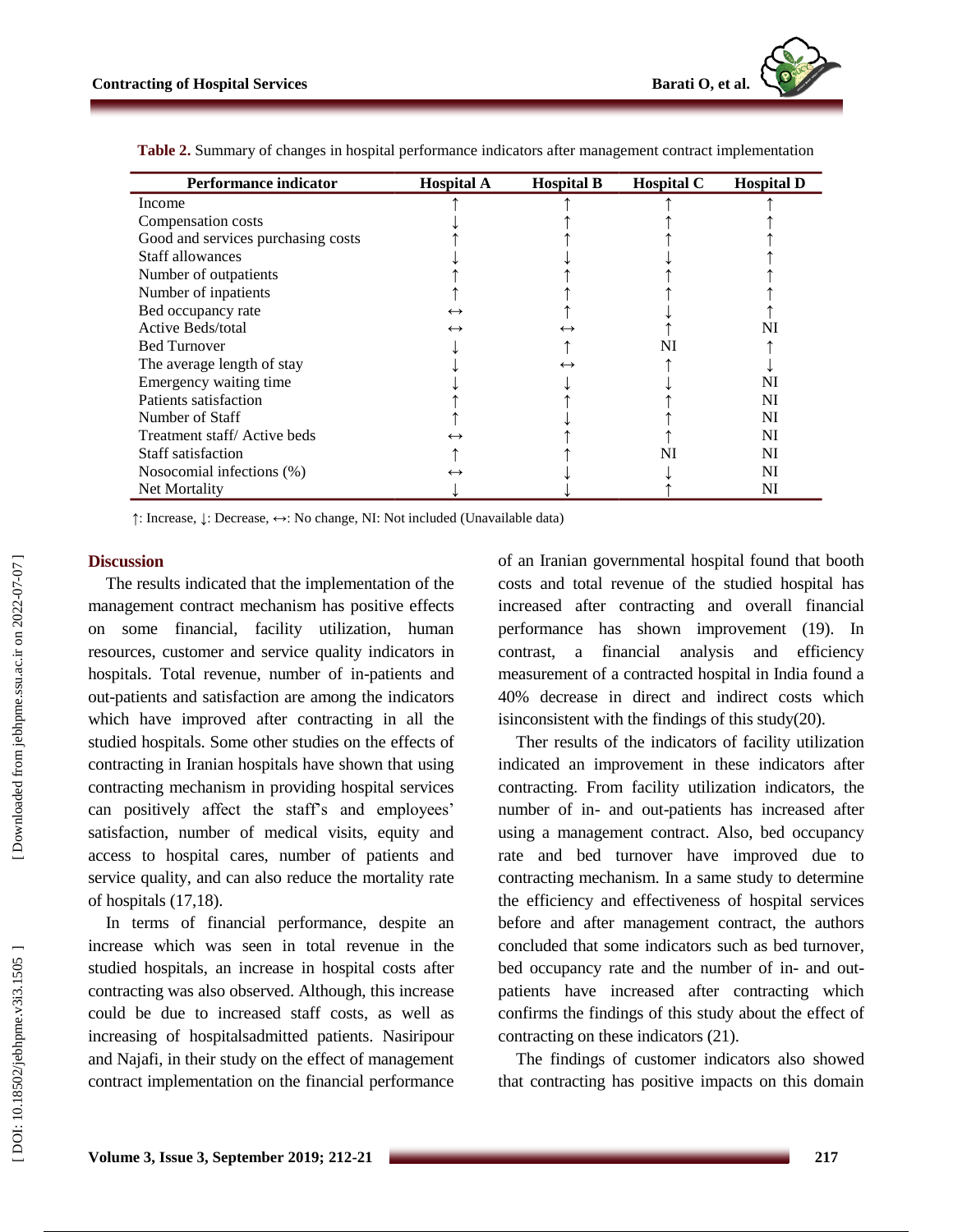of hospital performance. In this study, it was found that customer (patient) satisfaction has increased while the emergency patients' waiting time showed a decrease after contracting. It is certain that the improvement of patients' satisfaction indicator, to some extent could be due to the reduction of waiting time because many studies have shown an inverse relation between patient satisfaction and waiting time to receive needed services. For example, authors of a study on the satisfaction of Saudi Arabian patients from a hospital's medication services found that main causes of patients' dissatisfaction are the long waiting time for receiving drugs (22).

Inconsistent with these results, Semin and Tayeb in their study in Pakistan at 103 primary health care centers concluded that the patients' satisfaction has increased after contracting (23). Also, the studies of New Zealand hospitals have shown that management contract s can lead to improved efficiency, equity, access , and service quality due to the enhancement of competition between contractors and improvement of responsibility (24).

In terms of human resources indicators, this study showed that management contract can have a positive effect on this kind of indicator, too. Based on the results, after contracting, employees' satisfaction increased and total number of employees and the ratio of treatment personnel to beds also increased at 2 hospitals. The same results have been reported in some other studies. Results of a study in Arizona showed that after contracting the pharmacy services employees' satisfaction raised to 86 percent from 77 percent (25). Furthermore, Ferdousi in his study found that the ratio of total personnel to beds has increased from 0.70 to 0.92 after outsourcing of hospital services  $(26)$ .

Analysis of quality indicators in this study showed that the rate of hospital -acquired infections has decreased in 2 hospitals but it has remained unchanged in the other hospital after contracting. Also, the net mortality rate has decreased in 2 hospitals and increased in another hospital after

management contract implementation. Although these 2 indicators were in an acceptable range and an improvement was found in more hospitals after contracting but due to the extraordinary importance of these 2 indicators in hospital operation it is prefe rred not provide a definitive conclusion on these service quality indicators.

In summary, the results of this study in hospitals which had used a management contract approach in some hospital services showed that the same approach has a positive effect on various performance domains of hospital. Studies from other countries such as New Zealand, India , and England , have also reported the benefits of outsourcing mechanisms such as management contract s in the provision of hospital services. Moreover, some countries have valuable experience in contracting with non -public sectors to provide various kinds of health and social services. Many different kind s of health services have been successfully contracted in these countries such as providing primary health care, immunization, offering HIV prevention services among high -risk groups, providing screening services, establishing health insurance systems, managing hospitals, providing outpatient services and diagnostic services within health facilities. These experiences and studies such as this in Iranian hospitals make a clear road in front of health policymakers to find a solution for the arising criticism from healthcare systems due to high costs and low efficiency (9,14,27). It is noteworthy that although this study had some strengths it also contains some limitations. The main strength of the study was the longitudinal nature of study which permitted the researchers to analyze the impact of contracting on hospital performance in a long timeframe. This becomes more important when bearing in mind that using public -private partnership models affect hospitals' performance in a long time frame. Besides, considering different indicators of performance is another main strength of the study as the "performance" includes different areas and a comprehensive performance assessment should assess

DOI: 10.18502/jebhpme.v3i3.1505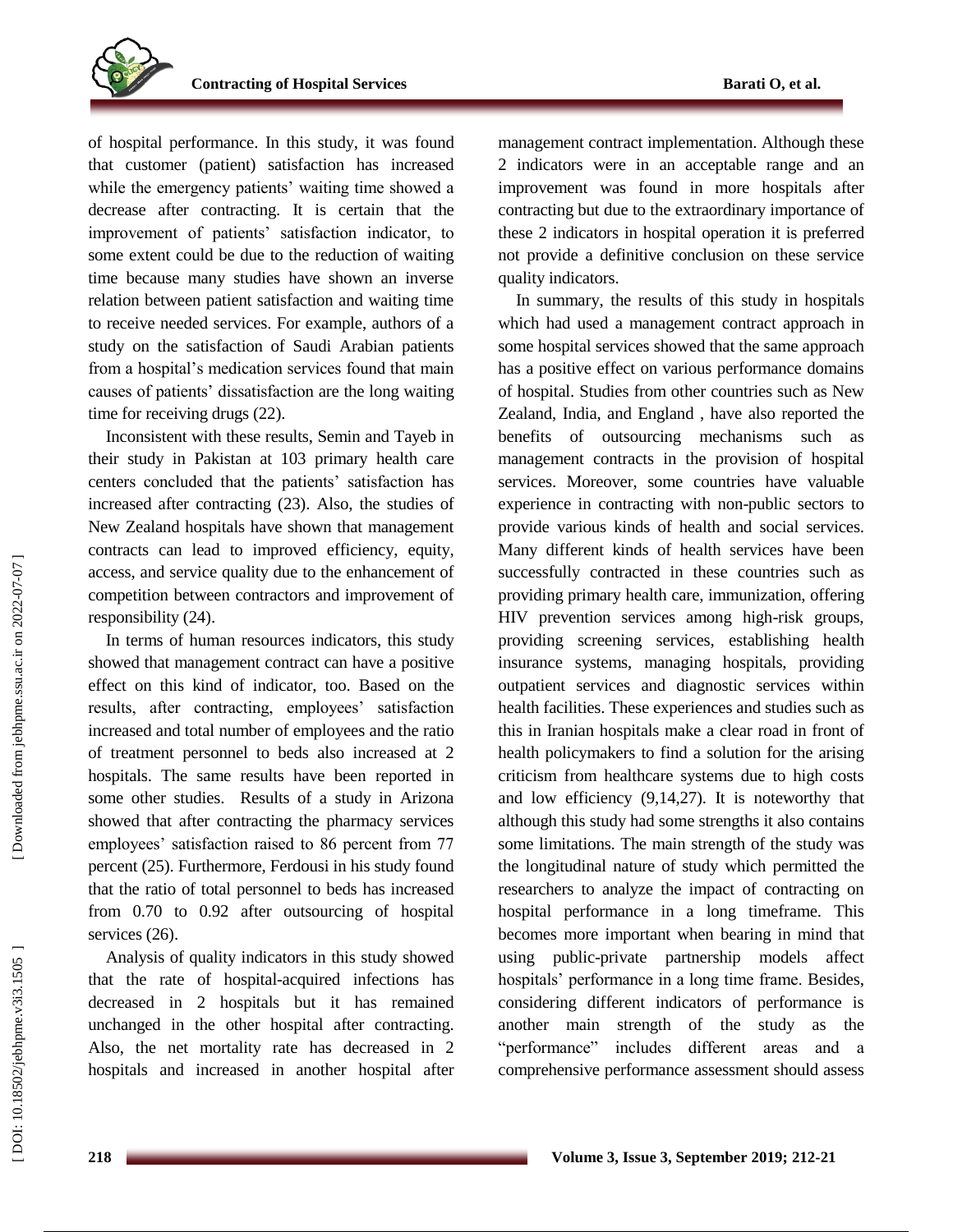

them in a holistic approach. Despite these strengths, this study suffers from to some degree data deficiencies due to its retrospective nature.

### **Conclusion**

The results confirmed the affirmative effect of using contracting mechanisms in providing hospital services on their performance. It seems that currently decision -makers in health systems have to some extent appropriate documented reasons to think more about contracting solutions in health system. It is probable that the increasing criticism about the inefficiency of health systems and the cost pressure of healthcare provision will enhance the enthusiasm of health managers to use these solutions more in the future, but it should be noted that it can act as double edged sword. As the authors of World Bank toolkit entitled performance -based contracting for health services in developing countries stated that despite its widespread benefits, a number of possible concerns have been raised in relation to contracting. Some of the most common concerns include the contracting cost, equity and sustainability issues and potential

#### **References**

- 1.Ferdosi M, Farahabadi E, Jandaghian M, Haghighat M, Naghdi P. Outsourcing Effectiveness of Admission Units of imaging centers in Ayat o Allah Kashani Hospital to Non -Governmental Sector . journal of Hospital. 2011; 10(3): 52 -61. [In Persian]
- 2 .Alexander J, Rundall T. Public hospitals under contract management. An assessment of operating performance. Medical Care . 1985; 23(3): 209 -19. PMID: 3884917.
- 3. England R. Contracting and performance management in the health sector: a guide for low and middle income countries. London: DFID Health Systems Resource Centre. Available from URL: https://www.eldis.org/document/A10890. Last access: May 14, 2019.
- 4 .Laggards M, Palmer N. Does contracting out services improve access to care in low and middle -income

corruption (9) but as it was proved in the present study and some other studies , if governments can design and manage the contracting process appropriately, it can be a beneficial solution for health care systems in this era of resource scarcity. Although, more studies and pilot projects are needed to assurance the certain benefits of contracting in health systems.

### **Acknowledgment s**

The authors appreciate the vice -chancellor of research and technology, Iran University of Medical Sciences for his support.

### **Conflict of interest s**

The authors declare d no conflict of interests.

### **Authors' contribution**

Barati O designed research and collected the data; Barati O, Sadeghi A and Bahrami MA analyzed data; Bahrami MA wrote the first version of manuscript; Barati O, Sadeghi A and Bahrami MA revised the manuscript. All authors read and approved the final manuscript.

countries?[Online]. 2008; Available from URL: [http://www.iecs.org.ar/support/administracion/files/2](http://www.iecs.org.ar/support/administracion/files/20080909105544_7.pdf/) [0080909105544\\_7.pdf/.](http://www.iecs.org.ar/support/administracion/files/20080909105544_7.pdf/) Last access: 11/06/2018.

- 5 .Jakab M, Preker A, Harding A, Hawkins L. Organizational reform and management of Public Providers, World Bank Report [Online], 2003. Available from: URL: [www.econ.worldbank.org/.](http://www.econ.worldbank.org/) Last access: 09/08/2018.
- 6 .Loevinsohn B, Harding A. Buying results? Contracting for health service delivery in developing countries. Lancet. 2005; 366(9486): 676 -81. doi: 10.1016/S0140 -6736(05)67140 - 1
- 7 .Nikolic IA, Maikisch H. Public -Private Partnerships and Collaboration in the Health Sector, An Overview with Case Studies from Recent European Experience. Available from URL: http://citeseerx.ist.psu.edu/ viewdoc/ download? doi=10.1.1.490.3442&rep= rep1&type=pdf. Last access: May 14, 2019.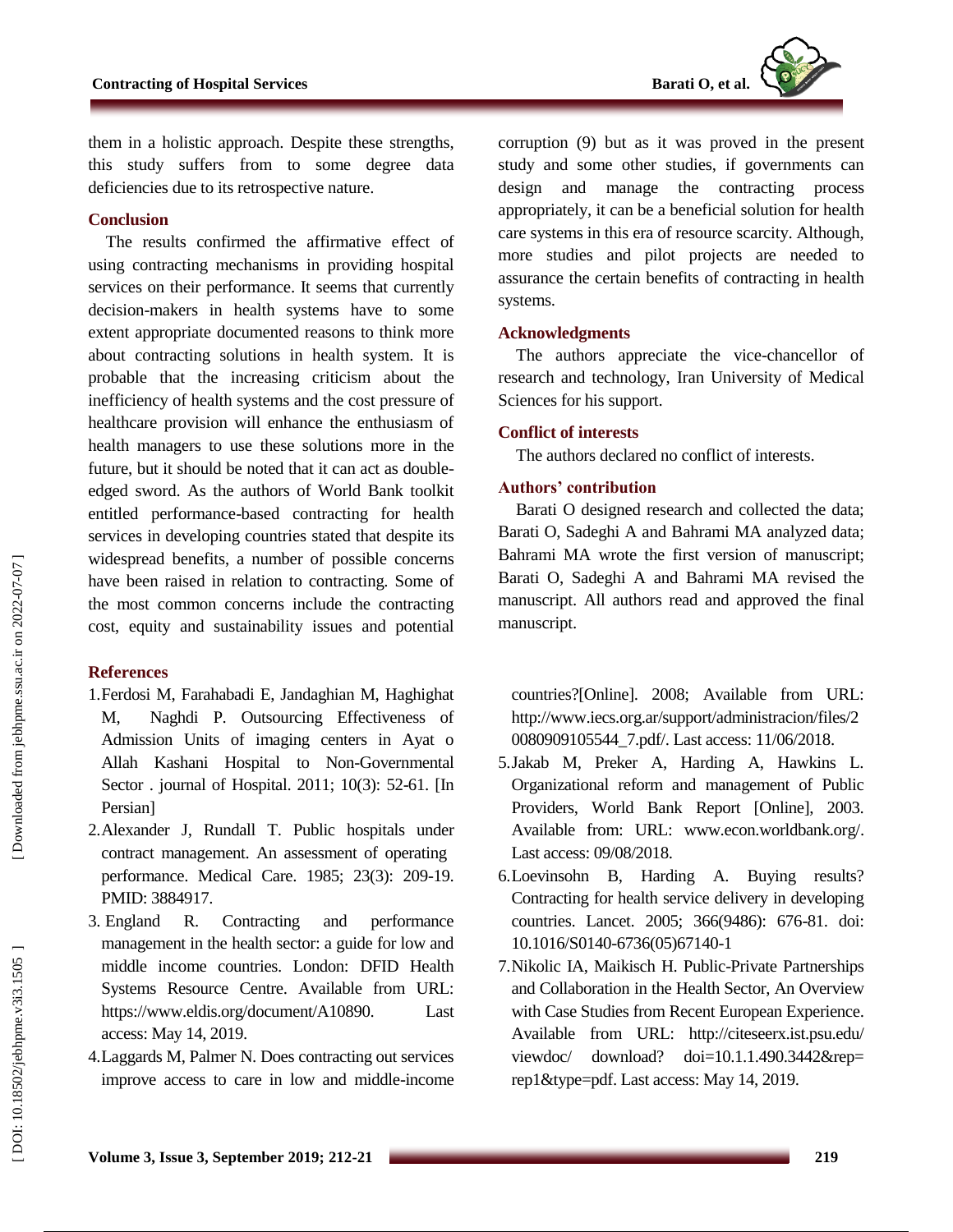

- 8 .Albreht T. Privatization Processes in health care in Europe—a move in the right direction, a trendy option, or a step back?. Eur J Public Health. 2009; 19(5): 448 -50. doi: 10.1093/eurpub/ckp146.
- 9 .Loevinsohn B. Performance -Based Contracting for Health Services in Developing Countries: A toolkit. World bank institution; Washington DC: 2008. Available from URL: http:// www. who. int/ management/ resources/ finances/CoverSection1.pdf. Last access: 10/10/2018.
- 10 . Taylor R, Blair S. Public Hospitals: Options for Reform through Public-Private Partnerships. Washington, D.C: American Development Bank. Available from URL: http://siteresources.worldbank. org/EXTFINANCIALSECTOR/Resources/282884 - 1303327122200/241Taylo -010802.pdf. Last access: May 12, 2018.
- 11 . Shaw Paul R. New Trends in Public Sector Management in Health: Applications in Developed and Developing Countries. Health, Nutrition and Population Discussion Paper. Washington, DC: World Bank. Available from URL: http://documents. worldbank.org/curated/en/927861468316133267/pdf/ 373180PAPER0HNP0Shaw1NewTrends01PUBLIC 1.pdf. Last access: July 11, 2018.
- 12 . Preker AS, Harding A. Innovation in Health Service Delivery: the corporatization of public hospitals. The World Bnak, Washington, D.C. 20433. Available from URL: http://documents.worldbank. org/ curated/en/ 286701468150875482/pdf/ 261000 REVISED00ing0Preker020030book. pdf. Last access: August 10, 2018.
- 13 . Chalkley M, McVicar D. Choice of contracts in the British National Health Service: An empirical study. Journal of Health Economics 2008; 27(5): 1155 -67. doi: 10.1016/j.jhealeco.2008.05.005.
- 14 . Radwan I. India -Private Health Service for the Poor. Health, Nutrition and Population (HNP). New York: Greenwood Press. Available from URL: http://siteresources.worldbank.org/HEALTHNUTRI TIONANDPOPULATION/Resources/281627 -

1095698140167/RadwanIndiaPrivateHealthFinal.pdf . Last access: April 3, 2019.

- 15 . Liu X, Hotchkiss DR, Bose S. The effectiveness of contracting -out primary health care services in developing countries: a review of the evidence. Health Policy Plan. 2008; 23(1): 1 -13. doi: 10.1093/ heapol/czm042 .
- 16 . Mobaraki H, Danesh Dehkordi N & Najafi M. Performance report on the comprehensive management plan for restructuring the economic system of hospitals. Iran: Ministry of Health and Medical Education. 2004: 137 -48. [Book in Persian].
- 17 . The office of economics and management structure reform Comdaor. Report of economics and management structure reform in hospitals. Tehran: Ministry of Health Publication, 2002. [In Persian] .
- 18 . The report of twenty years vision and fundamental regulations of Iran [Online]. 2000; Available from: [URL:www.rasanews.ir/NSite/FullStory/?Id=11625/](file:///F:/آرشیو%20نسخه%20های%20مجلات%20دانشکده%20بهداشت/Downloads/www.rasanews.ir/NSite/FullStory/%3fId=11625/) [In Persian]
- 19. Nasiripour AA, Najafi B. The effect of management empowerment regarding Iran development plan -article 144 144- on financial performance of a pilot hospital. J Manage Med Inform Sch . 2013; 1(1): 48 -56.
- 20 . Chandra H. Financial Management Analysis of Outsourcing of the Hospital Services for Cost Containment and Efficiency: Case Study of Sanjay Gandhi Post -Graduate Institute of Medical Sciences, Lucknow, India. Journal of Financial Management and Analysis . 2007; 20(1): 82 -91.
- 21 . Abolghasem Gorji H, Raeissi P, Delgoshaei B, Nazari M, Abbasimani Z, Mohseni M. Comparison of Efficiency and Effectiveness of Karaj Shahid Rajaie Hospital before and after Decentralization: 2012. jha . 2015; 18(59): 19 -28. [In Persian]
- 22 . Mohammad BA, AI -Dogaither AH. Patient's satisfaction with pharmaceutical services at teaching hospitals, Riyadh, Saudi Arabia. Saudi Pharmaceutical Journal . 2004; 12(1): 35 -41.